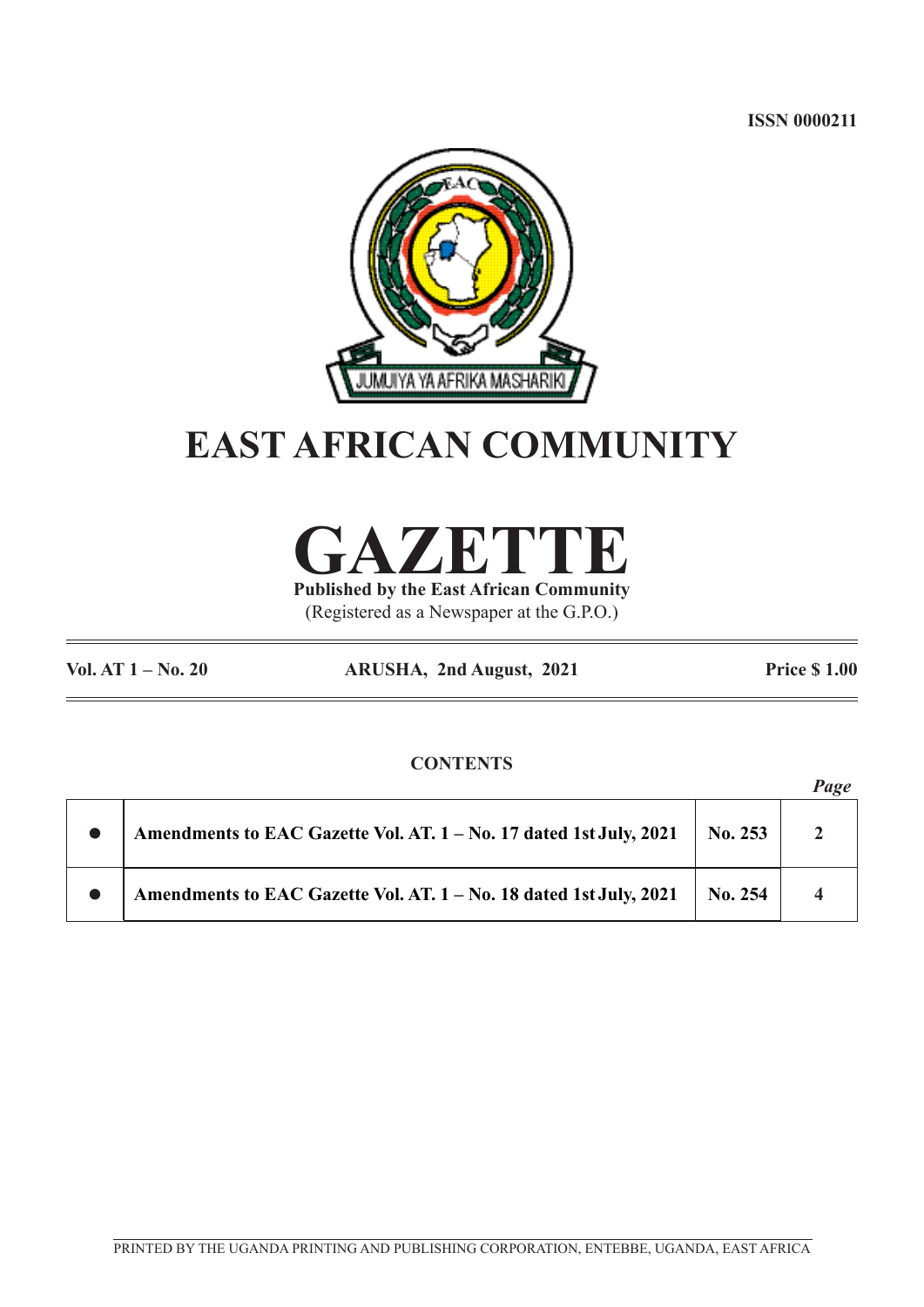Legal Notice No.EAC/253/2021.

## **THE EAST AFRICAN COMMUNITY CUSTOMS MANAGEMENT ACT 2004**

## **LEGAL NOTICE**

### **CORRIGENDA**

Amendments are hereby made to EAC Gazette Vol. AT. 1 – No. 17 dated 1st July, 2021 in Legal notice No. EAC/ 166/2021 by replacing the table of approved Uganda manufacturers and quantities of Sugar for Industrial Use specified in that notice with following:

| S/N            | <b>Company Name</b>                        | <b>Tariff No</b> | <b>Description</b>       | <b>Quantity</b><br><b>Allocated in</b><br><b>Metric Tons</b><br>(MT) | <b>Finished</b><br><b>Product</b>        |
|----------------|--------------------------------------------|------------------|--------------------------|----------------------------------------------------------------------|------------------------------------------|
| 1              | Soroti Fruits Limited                      | 1701.99.10       | Sugar for industrial use | 120                                                                  | Fruit Juice                              |
| $\overline{2}$ | Ntake Bakery and Company<br>Limited        | 1701.99.10       | Sugar for industrial use | 312                                                                  | <b>Baked</b> products                    |
| 3              | Jassani Food Industries Ltd                | 1701.99.10       | Sugar for industrial use | 1,800                                                                | <b>Baked</b> products                    |
| $\overline{4}$ | Rainbow Dairy Uganda Limited               | 1701.99.10       | Sugar for industrial use | 120                                                                  | Ice cream and<br>yoghurt                 |
| 5              | Comesa Food Industries Limited             | 1701.99.10       | Sugar for industrial use | 1,500                                                                | Confectionary                            |
| 6              | Kenafric Development Ltd                   | 1701.99.10       | Sugar for industrial use | 3,720                                                                | Confectionary                            |
| 7              | Das Agro Process Limited                   | 1701.99.10       | Sugar for industrial use | 420                                                                  | Confectionary                            |
| 8              | Leading Distillers Uganda Ltd              | 1701.99.10       | Sugar for industrial use | 360                                                                  | Dairy Products                           |
| 9              | Balaji Group EA Limited                    | 1701.99.10       | Sugar for industrial use | 720                                                                  | <b>Biscuits</b>                          |
| 10             | Sanko Products Limited                     | 1701.99.10       | Sugar for industrial use | 240                                                                  | Fondant and<br>butter cream              |
| 11             | Marika Africa Sweets Limited               | 1701.99.10       | Sugar for industrial use | 1,800                                                                | Sweets, baking<br>powder, icing<br>sugar |
| 12             | RRK Agro & Food Industries<br>Limited      | 1701.99.10       | Sugar for industrial use | 300                                                                  | Sweets, baking<br>powder, icing<br>sugar |
| 13             | <b>GSK</b> General Enterprises Limited     | 1701.99.10       | Sugar for industrial use | 900                                                                  | Icing sugar                              |
| 14             | Muzuri International Uganda<br>Limited     | 1701.99.10       | Sugar for industrial use | 600                                                                  | Sweets                                   |
| 15             | <b>Century Bottling Company</b><br>Limited | 1701.99.10       | Sugar for industrial use | 12,845                                                               | Beverages                                |
| 16             | Pic Foods Uganda Limited                   | 1701.99.10       | Sugar for industrial use | 1,170                                                                | Confectionaries                          |
| 17             | Britania Allied Industries Ltd             | 1701.99.10       | Sugar for industrial use | 3,000                                                                | Juice                                    |
| 18             | Ahmed Raza Foods Industries<br>Limited     | 1701.99.10       | Sugar for industrial use | 360                                                                  | <b>Baked</b> products                    |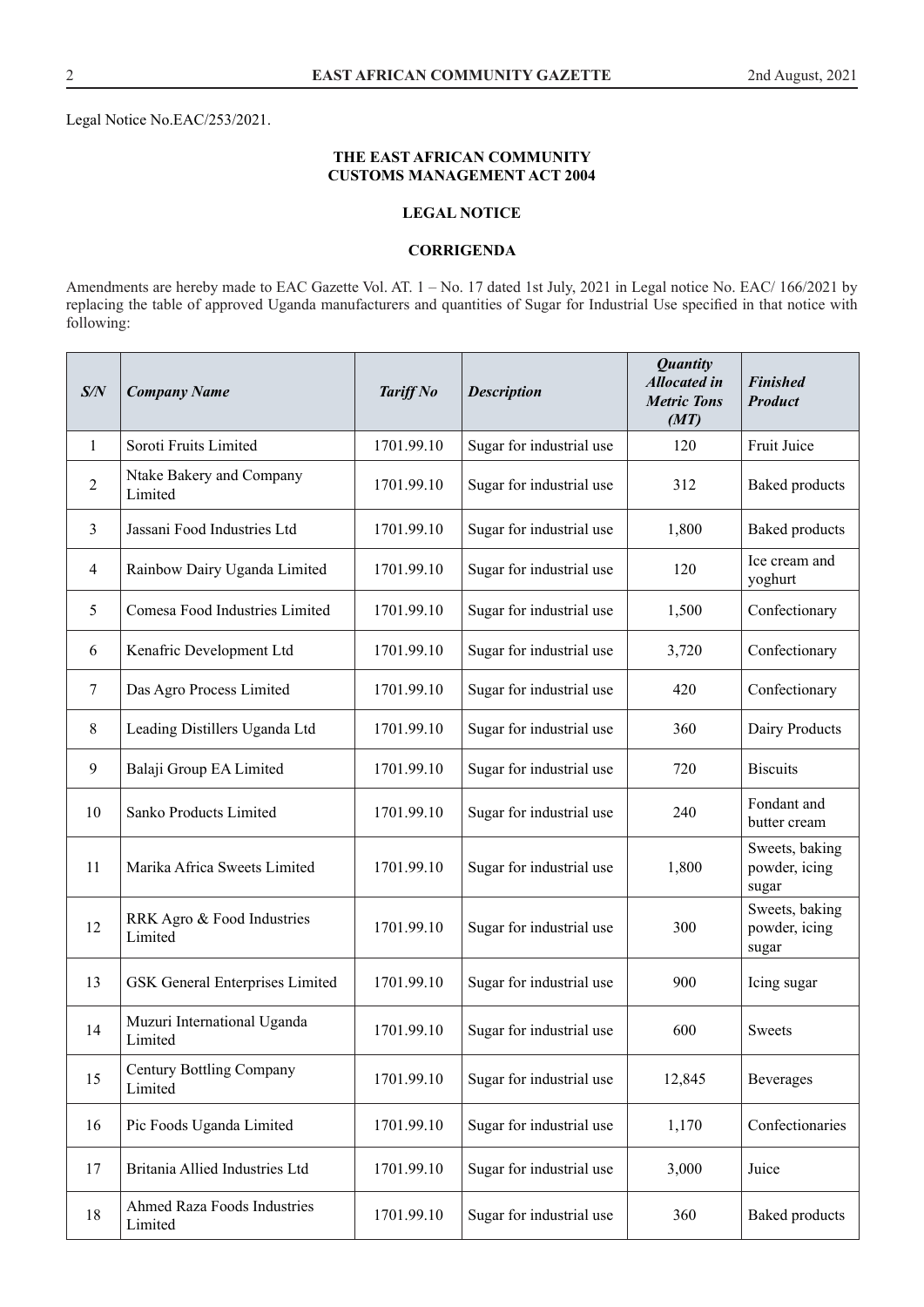| S/N | <b>Company Name</b>           | Tariff No  | <b>Description</b>       | <b>Quantity</b><br><b>Allocated in</b><br><b>Metric Tons</b><br>(MT) | <b>Finished</b><br><b>Product</b> |
|-----|-------------------------------|------------|--------------------------|----------------------------------------------------------------------|-----------------------------------|
| 19  | Kakira Sugar Ltd              | 1701.99.10 | Sugar for industrial use | 1,200                                                                | Sugar and<br>confectionaries      |
| 20  | Hariss International Limited  | 1701.99.10 | Sugar for industrial use | 24,000                                                               | Beverages                         |
| 21  | Canaan Investments Limited    | 1701.99.10 | Sugar for industrial use | 480                                                                  | <b>Beverages</b>                  |
| 22  | Best Ingredients Limited      | 1701.99.10 | Sugar for industrial use | 300                                                                  | Icing sugar                       |
| 23  | Jesa Farm Dairy Limited       | 1701.99.10 | Sugar for industrial use | 540                                                                  | Dairy Products                    |
| 23  | Crown Beverages Limited       | 1701.99.10 | Sugar for industrial use | 19,200                                                               | <b>Beverages</b>                  |
| 24  | Dembe Trading Enterprises Ltd | 1701.99.10 | Sugar for Industrial use | 900                                                                  | <b>Sweets</b>                     |
| 25  | Kiri Bottling Company Ltd     | 1701.99.10 | Sugar for Industrial use | 180                                                                  | Beverages                         |

# **HON. ADAN MOHAMED, EGH**

*Chairperson Council of Ministers*